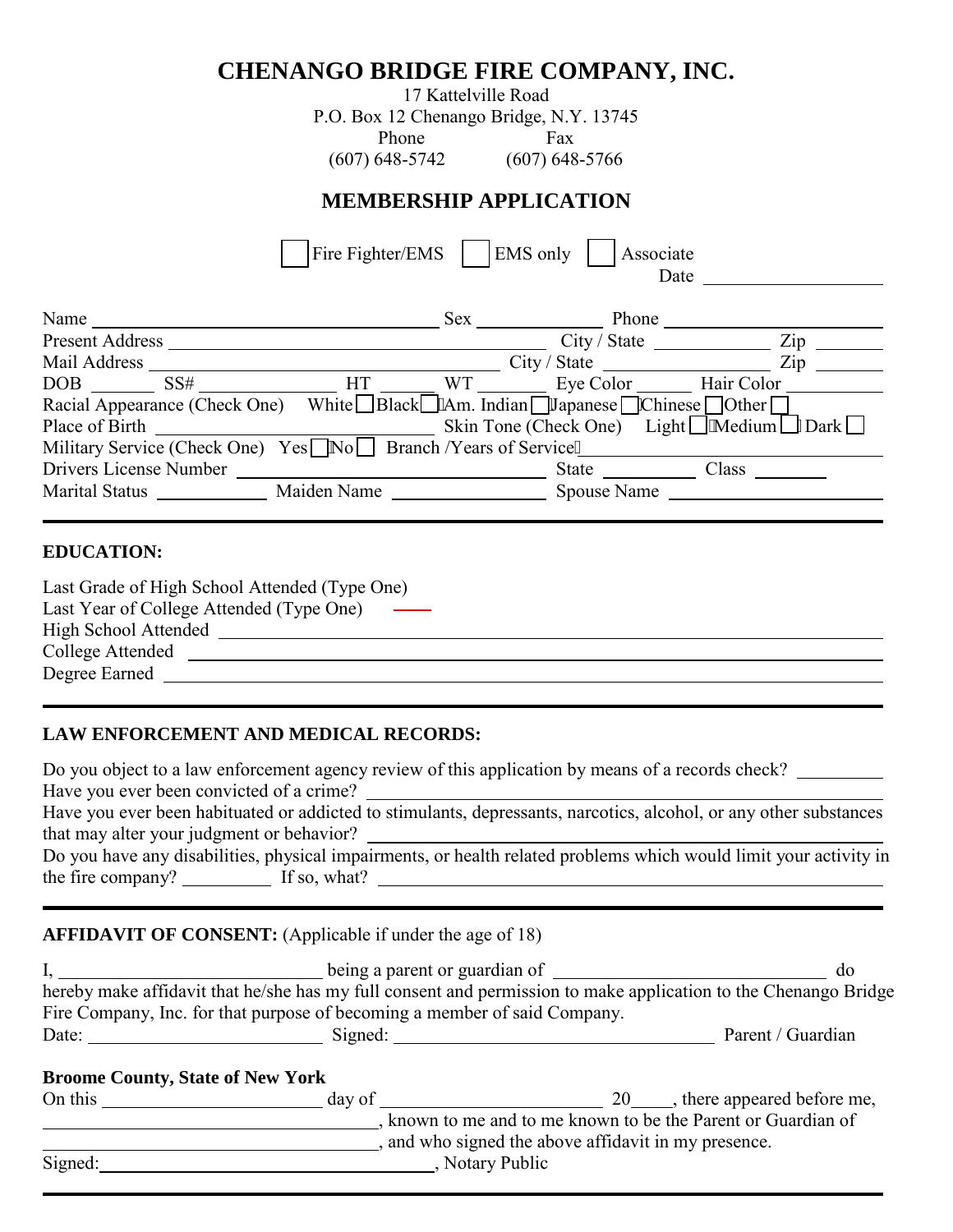#### **CHARACTER REFERENCES:**

(3 references are required and they should not be family members and they should be known at least two years)

| Name:                    | Address: |                                                                                                                     |               | Phone: |          | Time Known: |
|--------------------------|----------|---------------------------------------------------------------------------------------------------------------------|---------------|--------|----------|-------------|
|                          |          |                                                                                                                     |               |        |          |             |
|                          |          |                                                                                                                     |               |        |          |             |
|                          |          |                                                                                                                     |               |        |          |             |
| <b>TRAINING:</b>         |          |                                                                                                                     |               |        |          |             |
|                          |          |                                                                                                                     |               |        |          |             |
|                          |          |                                                                                                                     |               |        |          |             |
|                          |          |                                                                                                                     |               |        |          |             |
| Positions / Offices held |          |                                                                                                                     |               |        |          |             |
|                          |          |                                                                                                                     |               |        |          |             |
|                          |          | Please list any other Fire or EMS courses or training you have completed and the date of completion _________       |               |        |          |             |
|                          |          |                                                                                                                     |               |        |          |             |
|                          |          |                                                                                                                     |               |        |          |             |
|                          |          |                                                                                                                     |               |        |          |             |
|                          |          | Do you have any other fire or EMS experience you feel would be important?                                           |               |        |          |             |
|                          |          |                                                                                                                     |               |        |          |             |
|                          |          |                                                                                                                     |               |        |          |             |
|                          |          |                                                                                                                     |               |        |          |             |
| <b>OCCUPATION:</b>       |          |                                                                                                                     |               |        |          |             |
|                          |          |                                                                                                                     |               |        |          |             |
| Employer                 |          |                                                                                                                     |               |        |          |             |
|                          |          | <u> 1989 - Johann Barn, mars eta bat erroman erroman erroman erroman erroman ez erroman erroman ez erroman ez e</u> |               |        |          |             |
| Hours                    |          |                                                                                                                     |               |        |          |             |
| Monday                   | Tuesday  | Wednesday                                                                                                           | Thursday      | Friday | Saturday | Sunday      |
|                          |          |                                                                                                                     |               |        |          |             |
|                          |          |                                                                                                                     |               |        |          |             |
|                          |          |                                                                                                                     |               |        |          |             |
|                          |          |                                                                                                                     |               |        |          |             |
|                          |          |                                                                                                                     |               |        |          |             |
|                          |          |                                                                                                                     | <b>NOTICE</b> |        |          |             |

(Penal Law, Section 210.45)

It is a crime punishable as a class A misdemeanor under the laws of the State of New York for a person, in and by a written instrument, to knowingly make a false statement, or to make a statement which such person does not believe to be true.

Signed Date

(\$2.00 Non-Refundable Membership fee must accompany this form.)